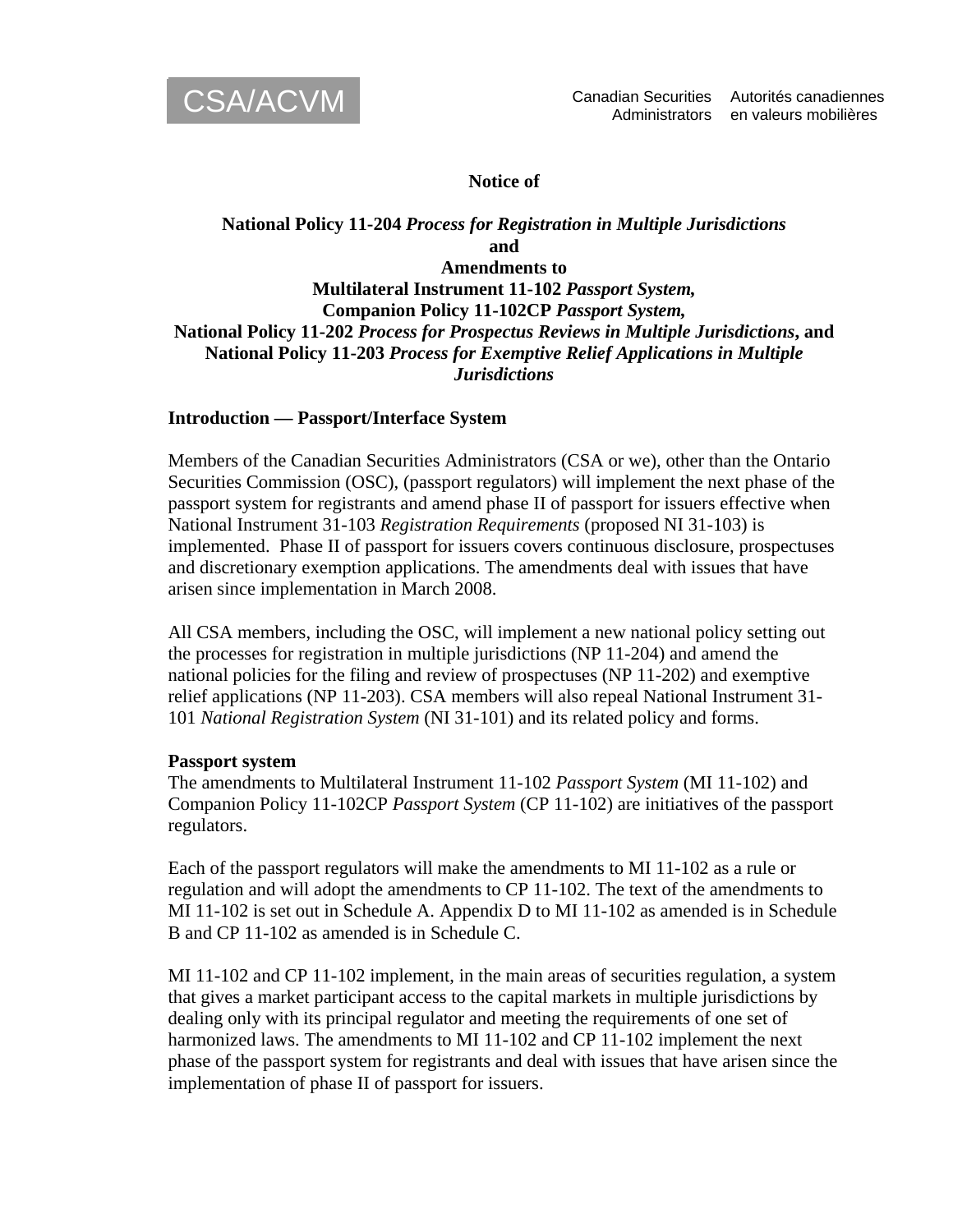Although the OSC is not adopting MI 11-102 or the amendments to MI 11-102, it can be a principal regulator under the instrument, thereby giving market participants in Ontario access to the capital markets in passport jurisdictions by dealing only with the OSC.

# *National policy on the process for registration in multiple jurisdictions*

NP 11-204 is an initiative of the CSA. Each member of the CSA will adopt NP 11-204. The text of NP 11-204 is in Schedule D.

NP 11-204 and the amendments to MI 11-102 replace NI 31-101 and its related policy and forms. Each CSA member will repeal:

- NI 31-101.
- Form 31-101F1 *Election to use NRS and Determination of Principal Regulator*, and
- Form 31-101F2 *Notice of Change*,

and will rescind

• National Policy 31-201 *National Registration System* (collectively, NRS)

An instrument repealing NI 31-101 is attached as Schedule E.

NP 11-204 sets out the procedures for a firm or individual to register in more than one jurisdiction. It includes an interface similar to NRS for registrants in passport jurisdictions to gain access to the Ontario market. Ontario registrants get direct access to passport jurisdictions under the amendments to MI 11-102.

Under MI 11-102 and NP 11-204, the principal regulator for a firm will usually be the regulator of the jurisdiction where the firm's head office is located and for an individual will be the regulator of the jurisdiction where the individual's working office is located.

# *Consequential amendments*

All CSA members will also adopt consequential amendments to the following policies:

- NP 11-202
- $NP 11-203$

The text of the consequential amendments to NP 11-202 is in Schedules F and NP 11-203 as amended is in Schedule G.

In addition, consequential amendments related to passport will be included in proposed NI 31-103 and its companion policy and in the related amendments to National Instrument 31-102 *National Registration Database* (NI 31-102) and National Instrument 33-109 *Registration Information* (NI 33-109).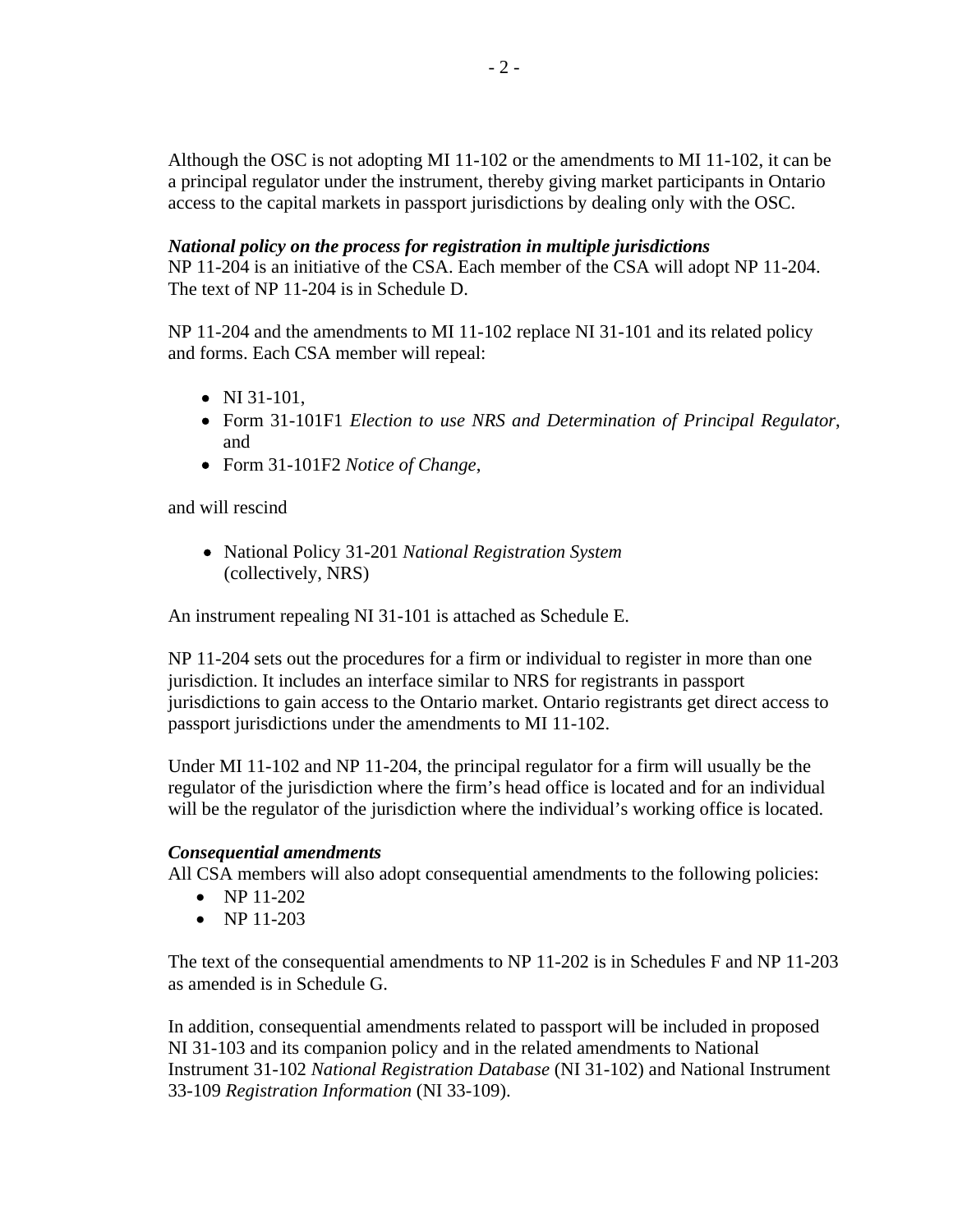### **Local non-harmonized requirements**

Most regulatory requirements for registrants will be harmonized through proposed NI 31- 103. However, registrants will be subject to a few additional local requirements that continue to exist in some jurisdictions. CP 11-102 includes a description of these requirements.

In addition, proposed NI 31-103 provides transition periods for certain fit and proper requirements (solvency and proficiency). The transition provisions allow registrants to carry on their activities on the basis of the current fit and proper requirements that apply in the principal jurisdiction under NRS. After the transition period, registrants must comply with the new requirements in proposed NI 31-103. Please refer to proposed NI 31-103 for further details.

### **Effective date and transition**

A key foundation for the passport system is a set of nationally harmonized regulatory requirements consistently interpreted and applied throughout Canada. Implementation of passport for registrants depends on the adoption of proposed NI 31-103. CSA members expect to implement consequential amendments to national and local rules when we adopt proposed NI 31-103. In addition, governments in some jurisdictions will need to proclaim act amendments to harmonize registration requirements. We will implement the changes described in this notice when we adopt proposed NI 31-103.

The timing of adoption of proposed NI 31-103 is currently uncertain. Please refer to CSA Notice 31-309 for more information.

We will republish the documents if we need to revise them to reflect the final versions of NI 31-103, NI 31-102 or NI 33-109.

The amendments to MI 11-102 apply to an individual or firm seeking registration on or after the effective date of proposed NI 31-103. In addition, the amendments apply to an individual or firm that is registered on that date unless the individual or firm requests and obtains an exemption under section 6.9(2) of MI 11-102.

The amendments to passport for issuers apply to prospectuses filed under National Instrument 71-101 *The Multijurisdictional Disclosure System* on or after the effective date of proposed NI 31-103.

The amendments to MI 11-102 and CP 11-102 refer to rules (e.g., proposed NI 31-103) and Act provisions that CSA expects to be in force on the effective date.

#### **Background**

CSA published the proposal to streamline the process for registration on July 18, 2008. All CSA members published NP 11-204 and the amendments to NP 11-202 and NP 11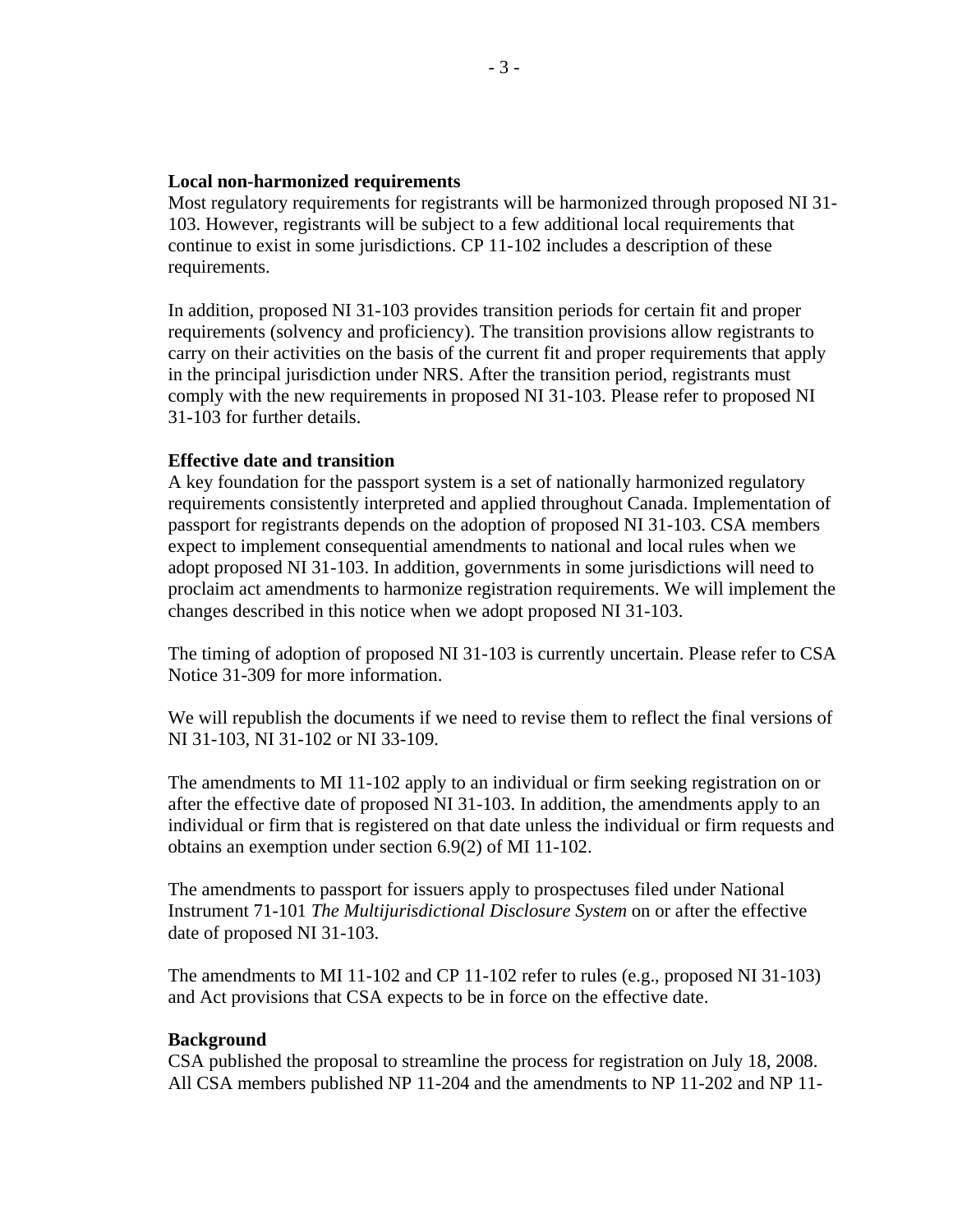203 and the repeal of NRS. In the same publication, the passport regulators published the amendments to MI 11-102 and CP 11-102.

## **Summary of Written Comments**

CSA received 5 comment letters in response to the request for comments published in July 2008. All the comment letters are posted on the Alberta Securities Commission website at [www.albertasecurities.com.](http://www.albertasecurities.com/) We thank commenters for their submissions.

CSA considered the comments and is publishing a summary of comments and responses as Schedule H to this notice. The summary includes the names of the commenters, a summary of their comments, and the CSA responses to comments.

### **Summary of Changes**

## *MI 11-102*

Passport regulators revised the amendments to MI 11-102 to delete the requirement that an NPR acknowledge receipt of a submission as a condition for a firm to become registered in a non-principal jurisdiction. Instead, the firm's registration will take effect when it submits a completed form to the PR when registering in an additional jurisdiction. The PR will notify the firm of the legal date of registration in the nonprincipal jurisdiction and will explain why this date may be earlier than the 'effective date' shown on NRD.

Passport regulators also added a condition that a firm or individual is a member of a selfregulatory organization (SRO) if required in the local jurisdiction. This ensures that necessary SRO memberships are obtained prior to registration under passport.

# *CP 11-102*

Passport regulators made changes to CP 11-102 to reflect the revisions noted above and to add a description of local registration requirements that exist in Québec and British Columbia.

# *NP 11-204*

CSA made changes to NP 11-204 to reflect the revisions noted above.

### **Questions**

Please refer your questions to any of:

Leigh-Anne Mercier Special Advisor to the Chair British Columbia Securities Commission (604) 899-6643 [lmercier@bcsc.bc.ca](mailto:lmercier@bcsc.bc.ca)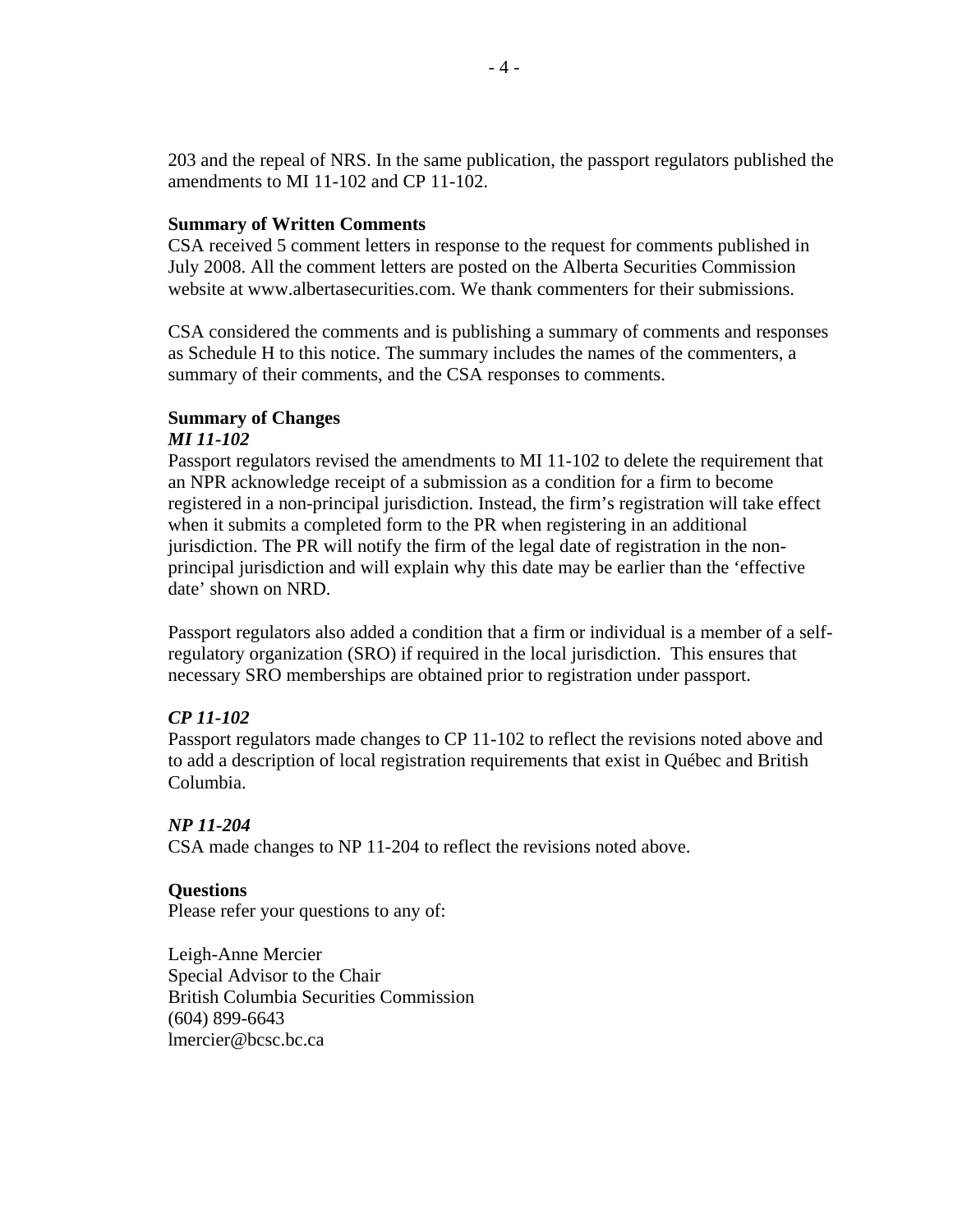Gary Crowe Senior Legal Counsel Alberta Securities Commission (403) 297-2067 [gary.crowe@asc.ca](mailto:gary.crowe@asc.ca) 

Barbara Shourounis **Director** Saskatchewan Financial Services Commission (306) 787-5842 [bshourounis@sfsc.gov.sk.ca](mailto:bshourounis@sfsc.gov.sk.ca) 

Doug Brown **Director** Manitoba Securities Commission (204) 945-0605 [doug.brown@gov.mb.ca](mailto:doug.brown@gov.mb.ca) 

Dirk de Lint Senior Legal Counsel Ontario Securities Commission (416) 593-8090 ddelint@osc.gov.on.ca

Sylvia Pateras Senior Legal Counsel Autorité des marchés financiers (514) 395-0337, extension 2536 [sylvia.pateras@lautorite.qc.ca](mailto:sylvia.pateras@lautorite.qc.ca) 

Susan W. Powell Senior Legal Counsel New Brunswick Securities Commission (506) 643-7697 [Susan.Powell@nbsc-cvmnb.ca](mailto:Susan.Powell@nbsc-cvmnb.ca)

Shirley Lee Securities Analyst Nova Scotia Securities Commission (902) 424-5441 leesp@gov.ns.ca